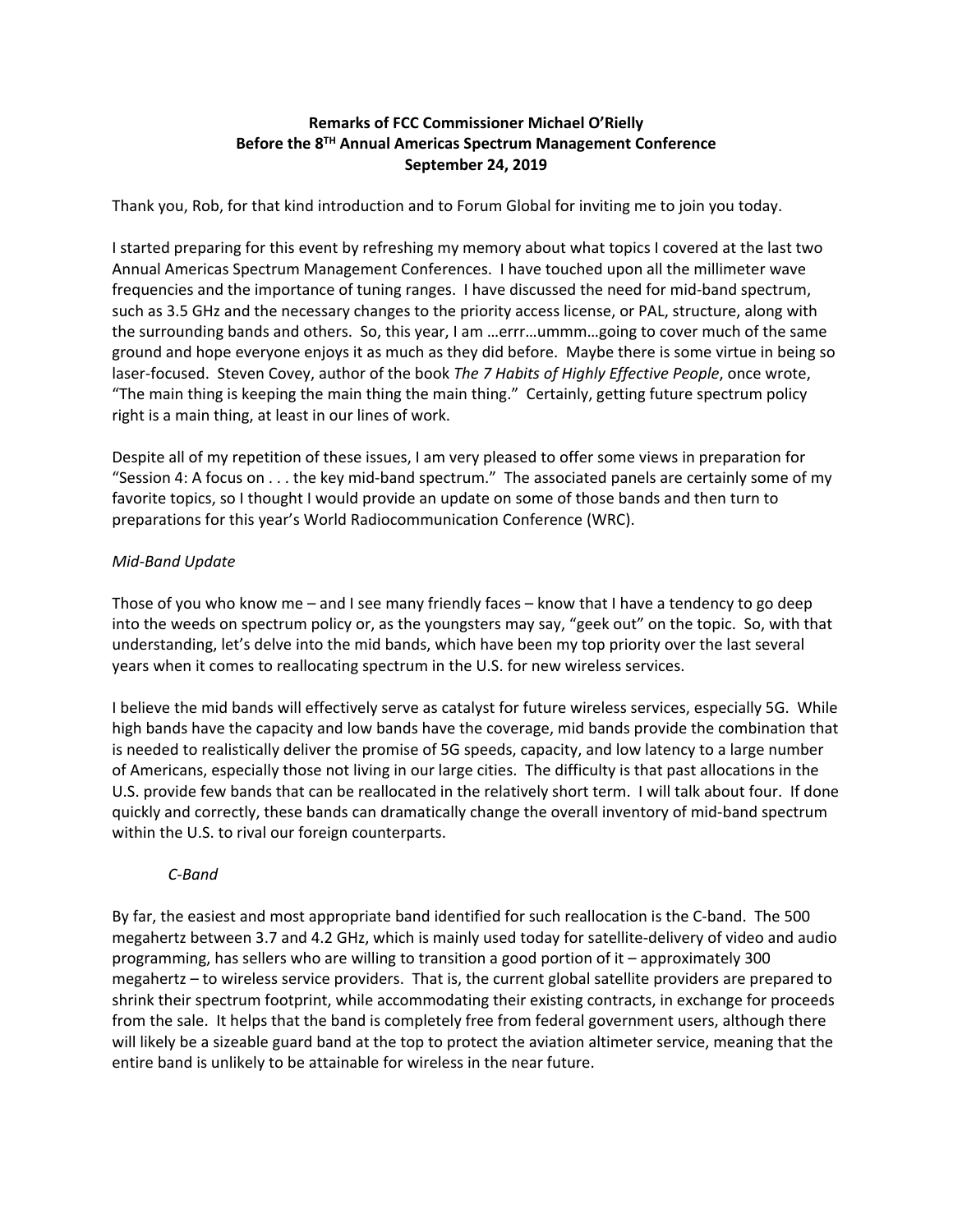The fortuitous circumstance of our domestic C-Band reallocation effort is that it lines up incredibly well with international efforts to allocate 5G spectrum. Specifically, major countries and regions of the world, including South Korea, Japan, China, the UK, and many of the remaining European Union nations (that's a Brexit joke!) have already assigned, are in the process of assigning, or soon will assign licenses to use these – or nearby – frequencies for next generation wireless services. Some of you are integrally involved in those efforts. And, most of us recognize the enormous benefits of harmonizing this particular spectrum band globally, especially in terms of lower costs and reduced time for equipment manufacturers to get to market. Consumers also will reap great benefits from reduced equipment costs, speed of new services, and accessibility to the same services abroad, just to name a few.

After championing this issue for over three years, I am so pleased to report that the FCC is near completion of its review process and is finalizing details for its reallocation, which should come later this fall. Chairman Pai likely articulated the same message this morning. To be clear, this doesn't suggest there won't be some controversy or last minute details to sort out, but it will mainly involve squabbling over the specifics rather than any fundamental disagreement regarding the premise. Generally, everyone agrees now that this spectrum must be reallocated and rebanded.

Most of the criticism of what is known as the CBA Proposal shows a lack of understating of how the internal Commission works. For instance, the argument has been made that the FCC should conduct a public auction for these frequencies rather than allowing the private sector to do it. Please don't anyone try to lecture me on the Commission's supposed efficiency and timeliness in conducting auctions, as I have experienced the latter firsthand for the past six years and twenty more from a different perch. This is not a new problem by any stretch of the imagination. Given what is already in the pipeline and how long it takes for the Commission to set up and operate an auction, we are talking years – and I mean years – before completion. We can certainly ensure transparency, accountability, fairness, and openness without having to run the auction ourselves.

Moreover, the argument has been made that it is unfair for these private, foreign satellite companies to receive all of the proceeds from any spectrum auction, private or public. In the end, my primary concern is getting the C-band reallocation done as expeditiously and thoughtfully as possible so it can advance the U.S. 5G efforts. If someone or some entities make a profit for being in the right place at the right time, I will live with that outcome. In the grand scheme of things, if it is a contest between speed and the government trying to extract a significant piece of the transaction through a lengthy process, I'll take the speedy resolution.

### *6 GHz*

The Commission is also actively pursuing allowing unlicensed wireless services in the 6 GHz band, which serves as the corresponding C-Band uplink. This is a prime location for unlicensed spectrum because it can be combined with the 5 GHz and 5.9 GHz bands to provide the large spectrum channels needed to achieve 5G-like results. Opening this band to additional uses is doable as long as the incumbent protections are reasonable, but this is an example where clearing may not be feasible.

Some entities are interested in this band for licensed use, but if we address other license spectrum needs, such as 3.7-4.2 GHz and perhaps 7.125 to 8.5 GHz band, that would relieve significant pressure. Accordingly, it would be wise to start studying the 7 GHz band to see if it can accommodate commercial operations. And, I understand that new legislation will be introduced by Congressmen Doyle and Latta to do just that. Additionally, efforts should be made to allow low-power indoor use, across the entire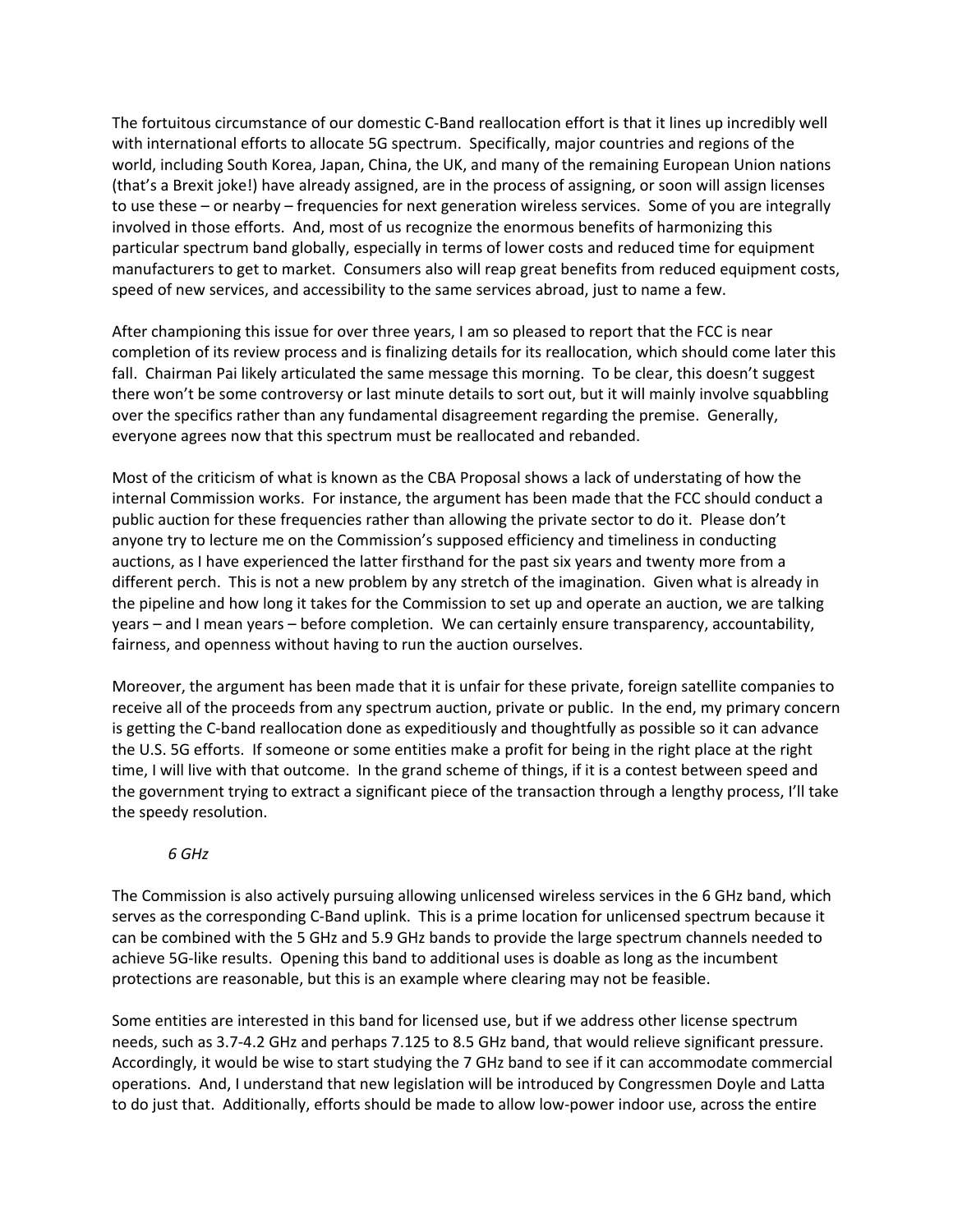band, without the intervention of an automatic frequency coordinator, which would otherwise add expense for those wishing to use the band for devices like in-home wireless routers.

### *3.5 GHz*

The U.S.'s greatest success so far has been reallocating the spectrum located between 3.55 and 3.7 GHz, also known in FCC nomenclature as the Citizens Broadband Radio Service, or CBRS. In fact, we have good news to report for those in the international community regarding its progress: Just last week, the Commission approved the final pieces to allow unlicensed-like commercial operations. Additionally, the Commission will vote on an item later this week that will set an auction date of mid-next year for the awarding of licenses. These developments should provide lively and ripe material for your next panel session.

Substantively, the end result of our efforts will be that the originally envisioned three-tier structure of federal government incumbents, licensed users, and unlicensed-like operators all operating in the same frequencies will finally coming to fruition. It's the first time we are trying dynamic spectrum assignment on such a large scale, and we have very high hopes that it can be used in future situations where clearing spectrum is exorbitantly costly and not a practical option.

With the initial commercial deployments operational, the communications sector will be able to gain critical data, experience, and a greater level of comfort regarding this overall approach. I am confident that this will allow the Commission to revisit some prior decisions regarding power limits, exclusion zones, and technical requirements, in order to expand the reach and functionality of those commercial entities in the band. While some doubted that this would be a 5G band, many industry proponents rightfully pushed to accommodate and promote acceptance of 5G, and now we are within mere months of seeing 5G compatible standards for this band. The only remaining large action item is getting priority access licenses, or PALs, into the hands of those that most want them.

### *3.45 to 3.55 GHz/3.1 to 3.45 GHz*

Last on my list of U.S. spectrum bands that should be made available is 3.45 to 3.55 GHz. This is the one hundred megahertz located just below the CBRS band, and its proximity to CBRS and C-band make it an appropriate candidate for reallocation. Further, it is not heavily used by the government and current operations may be able to be relocated without enormous costs or effort.

Unfortunately, after initially signaling that it would cede the frequencies to commercial purposes, the U.S. Department of Defense (DoD) effectively changed its mind. Instead, we now have a situation in which this very viable spectrum is being studied for sharing between the private sector and DoD. For comparison purposes, it's like the case of an absentee squatter who built a run-down shack located on property designated for renovation. First, they agree to abandon the property and then later refuse to leave once they realize the newfound value of the neglected property, arguing instead that everyone should share the land and just build around them.

Importantly, this spectrum is part of a larger band that has been identified numerous times by Congress as a prime target for commercial wireless services. While studies are unnecessary for the upper 100 megahertz, it is eminently sensible to study the lower portion of the band, which starts at 3.1 GHz. Current law orders NTIA to develop a report on the feasibility of sharing these bands, but recent activity suggests NTIA will only consider the lower portion of the band after the report is due in March 2020.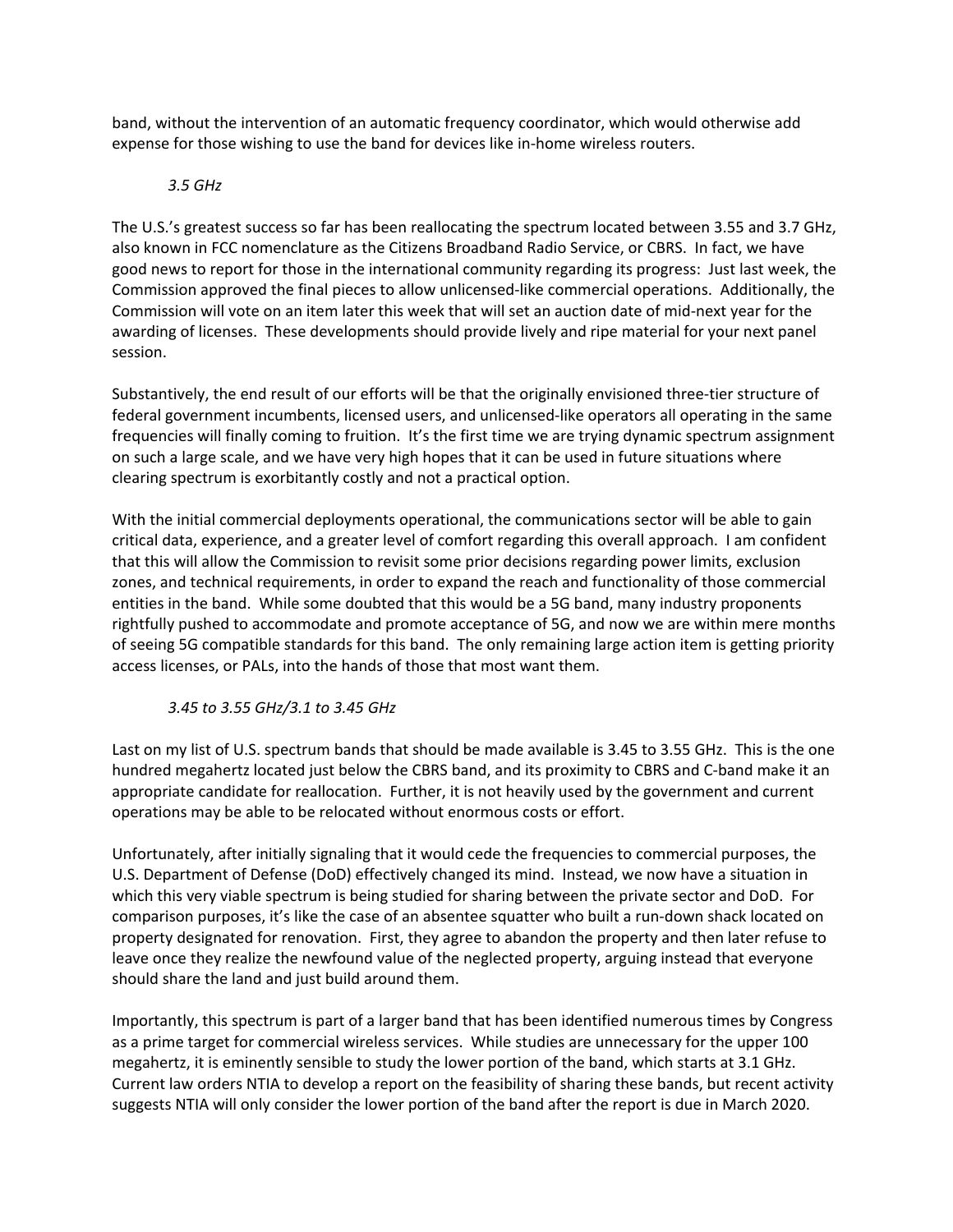Basically, we shouldn't expect any substantive work on 3.1 to 3.45 GHz prior to the preparation of the report, which, amazingly, appears to be the opposite of what Congress had in mind.

While this seems like a domestic dispute, it epitomizes how difficult it can be to clear spectrum bands, even those where it should not be. I'm sure some of you can sympathize with our situation. That leaves the band at somewhat of a crossroads, but I think there is an opportunity to clear this up with a bit of leadership and persuasion.

#### *World Radiocommunication Conference*

What is even more problematic is that some spectrum issues, which really are just further domestic squabbles, are also being litigated and relitigated in international venues, as the U.S. prepares for the quadrennial WRC. At past WRCs, the U.S. has struggled against some actors in the international community who do not necessarily share our forward-looking approach to spectrum policy, and this will no doubt continue. But during this cycle, some U.S. federal agencies seem intent on using this conference to undermine Commission and Administration decisions. As someone who attended WRC-15, it is our obligation to support the U.S. and our region's proposals.

For instance, in the recent months, there has been much press attention about the 24 GHz band. In short, the Commission adopted rules back in 2017, which were coordinated with and approved by other federal agencies through normal processes that allow for comprehensive input from all, and then auctioned the band this year. A few weeks prior to the auction, some federal agencies, in the context of WRC preparations, went back on their word and sought greater technical protections for the adjacent passive bands, which contain water-vapor sensors for weather prediction. These unnecessary protections, which would have made the auctioned spectrum useless, were based on worst-case scenarios, unrealistic deployment models, and somehow ignored the 250-megahertz guard band between the commercial and passive bands, among other problems. To clarify, the protections adopted by the Commission are the same as those used to protect existing government operations located directly below the passive bands without a single instance of reported interference.

Regardless of this backhanded approach, the Commission nonetheless was able to find an acceptable compromise with these federal agencies and agreed to a more stringent protection metric at the Americas regional conference, known as CITEL. Despite this settled agreement, it appears that some are still trying to revisit this issue. Of course, I think the technical rules adopted by the Commission will fully protect the passive bands and should have been the basis for our advocacy abroad. However, I accept the fate that negotiations are over, and a compromise position was put forth by the requisite Administration leaders. Now, we must do our best to ensure that the compromise protection criteria are successfully adopted in WRC-19 without further changes. Failure to do so puts the ability to offer 5G services in the entire band at risk. More importantly, we also must ensure that unreasonable protections are not used to harm our efforts on other bands, such as the 37 to 39 GHz band, which is part of a tuning range that extends to 43.5 GHz, and 50 GHz, both of which are also near other passive services.

Attempts have also been made to delay commercial wireless allocations in the vital mid bands. Right now, the Americas region is supporting the study of spectrum from 3.3 GHz to 15.35 GHz, with specific bands to be determined later. However, it does not include bands the FCC was seeking, such as the previously mentioned 3.1 to 3.3 GHz, which were blocked by the very federal agencies that are supposed to be studying them.